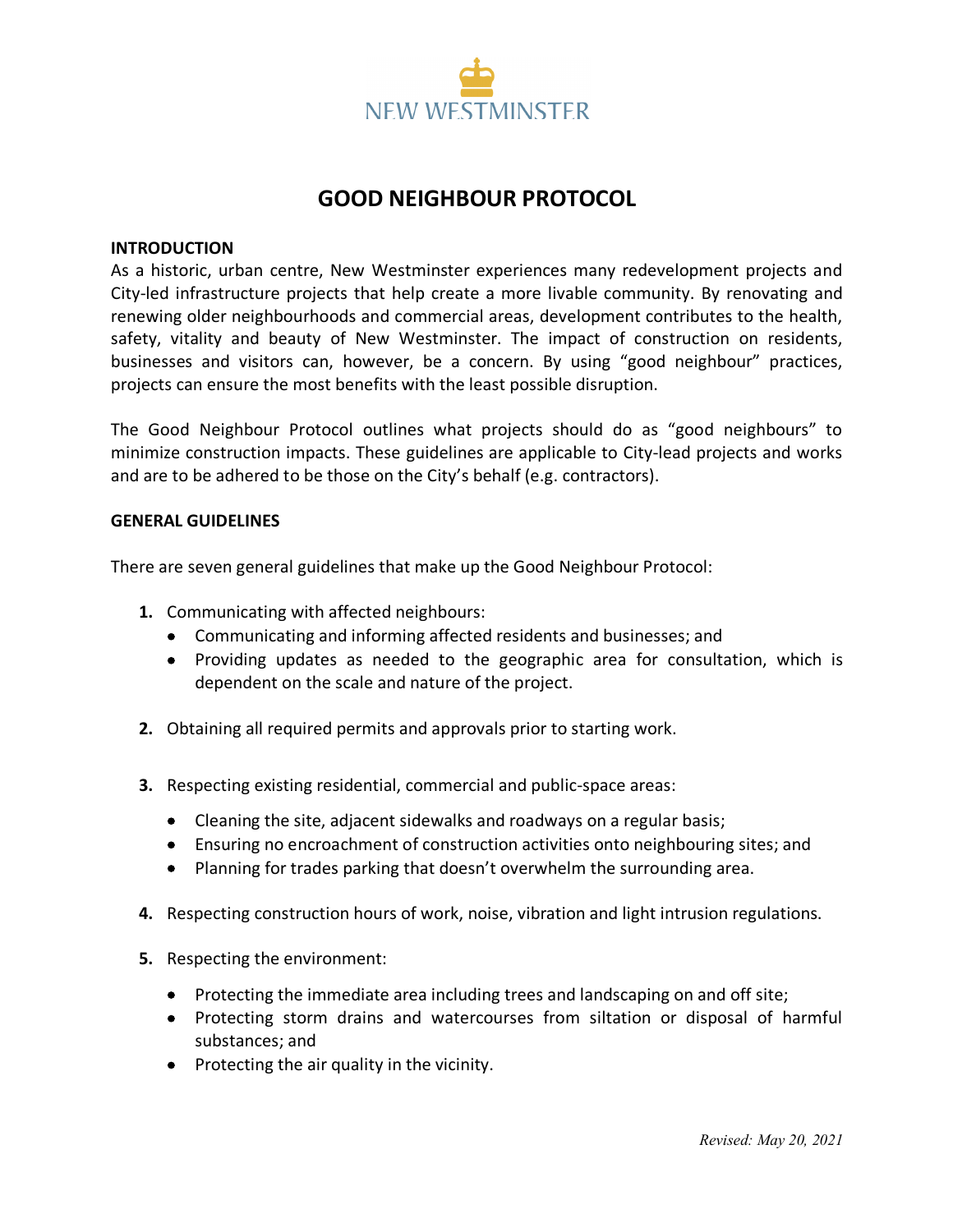

- **6.** Not blocking driveways to parking and keeping sidewalks, streets and lanes passable except where City-approval has been granted.
- **7.** Keeping the site, roadways and adjacent sidewalks safe for workers and the public at all times.

**By signing here I have read and understand the guidelines of the Good Neighbour Protocol.**

| Name:                     |  |  |  |  |  |  |
|---------------------------|--|--|--|--|--|--|
| Position:                 |  |  |  |  |  |  |
| Company:                  |  |  |  |  |  |  |
| Project Name and Address: |  |  |  |  |  |  |
|                           |  |  |  |  |  |  |
|                           |  |  |  |  |  |  |
| Signature:                |  |  |  |  |  |  |
| Date:                     |  |  |  |  |  |  |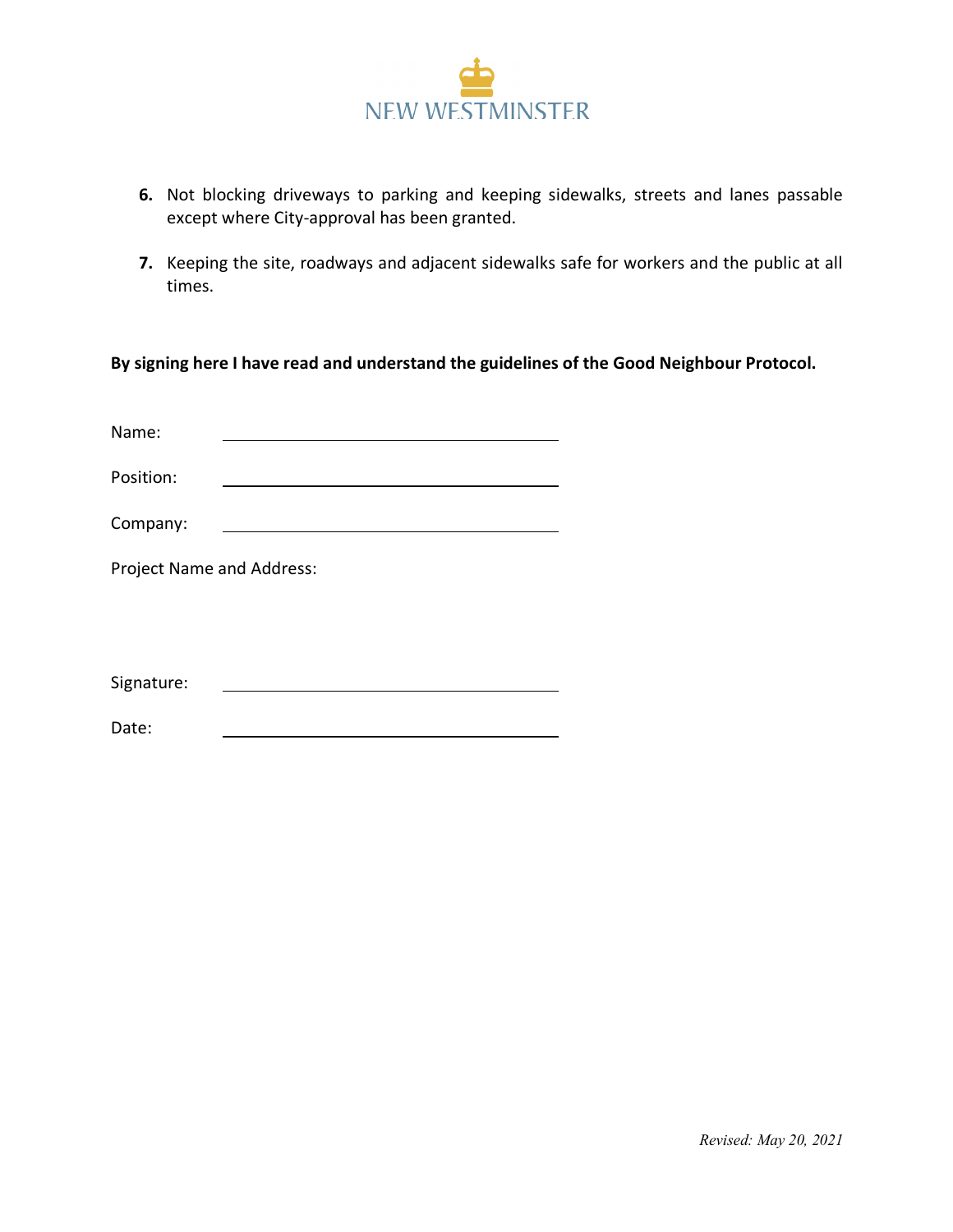

## **GENERAL GUIDELINES**

## **1. Communicate with Affected Neighbours**

When neighbours have been fully informed, they are generally more tolerant of a project and any inconveniences that may occur as a result of the construction process. Occupants of affected properties, both residential and commercial, should be notified as soon as possible prior to the commencement of the work. Commencement of work includes any site clearing, demolition or construction. The notification should include a description of the work, the anticipated duration, key emergency contact numbers including that of the developer, project manager or general contractor, owner or owner's representative.

### *Project Notifications*

Surrounding residents and businesses should be given written notice of any street or sidewalk closures or parking restrictions that may impact their premises. The guidelines for notification are attached. Alternate arrangements for lost parking or restricted access should be arranged with businesses prior to the construction and with City approval.

#### *Signage*

A project sign(s) should be erected at the site prior to the start of construction. The sign should provide the name and contact numbers of the developer, project manager or general contractor, owner or owner's representative.

If regular vehicular, cycle or pedestrian traffic flow will be impacted by construction, a plan must be submitted to the City for approval no less than 3 business days in advance. Signs must be placed at either end of the site indicating the alternate route.

Depending on the length of closure the temporary placement of business signs may also be necessary.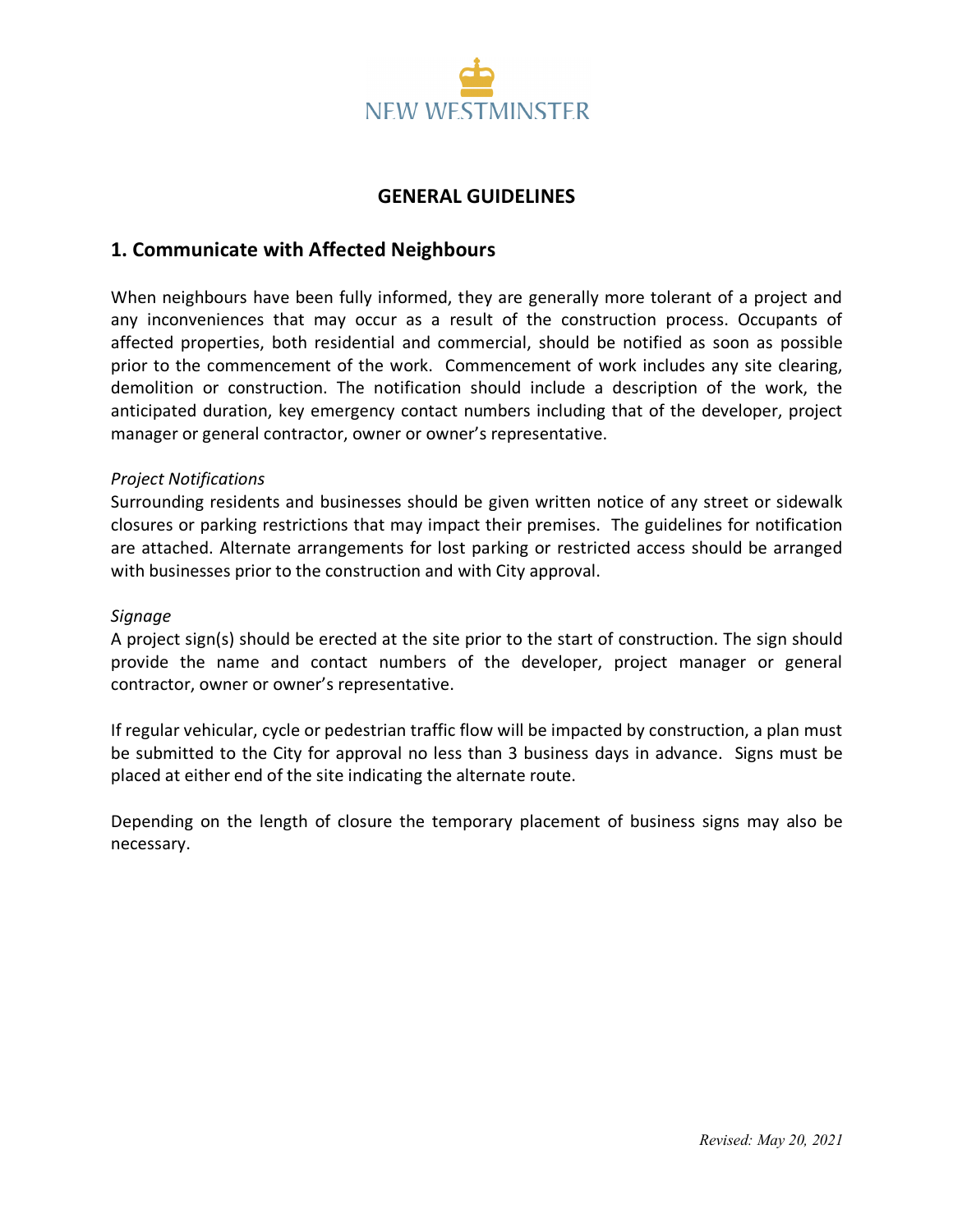

## **2. Obtain all required permits and approvals prior to starting work**

All development and construction projects must receive City approval along with all relative permits before construction begins. Smaller projects require, at minimum, building permits. Larger projects may require a development permit, a development variance permit, a rezoning, Official Community Plan amendment or subdivision. These projects typically require public input and Council Approval prior to the issuance of a Development or Building Permit.

Bylaws such as the Construction Noise Bylaw, Light Intrusion Bylaw, Street and Traffic Bylaw, Soil Deposit Regulation Bylaw and the Building Bylaw regulate construction. All projects must conform to these bylaws, unless an exemption has been granted by City Council or the Director of Engineering. Project specific requirements may also be imposed through the development review and approval process. Developers, project managers, contractors and/or owners should ensure compliance with all conditions of development. All contractors and subcontractors require a business license and all subcontractors and sub trades need to be made aware of the City of New Westminster's requirements prior to commencing work.

Starting work prior to having all permits and approvals in place or failure to comply with development conditions or municipal bylaws may result in stoppage of work or other enforcement action. Valid permits must be available on site. All trades require a valid New Westminster business license to work on site.

#### **Contacts**

Planning: 604-527-4532 Development Permit, Development Variance Permit, Rezoning, OCP amendment

Building: 604-527-4580 Building Permit, Demolition Permit, Excavation Permit

Engineering: 604-527-4592 Subdivision, Street Occupancy Permit, Works and Services Agreement

Bylaw: 604-527-4657; Business Licensing: 604-527-4565 Business licenses, construction noise and light intrusion matters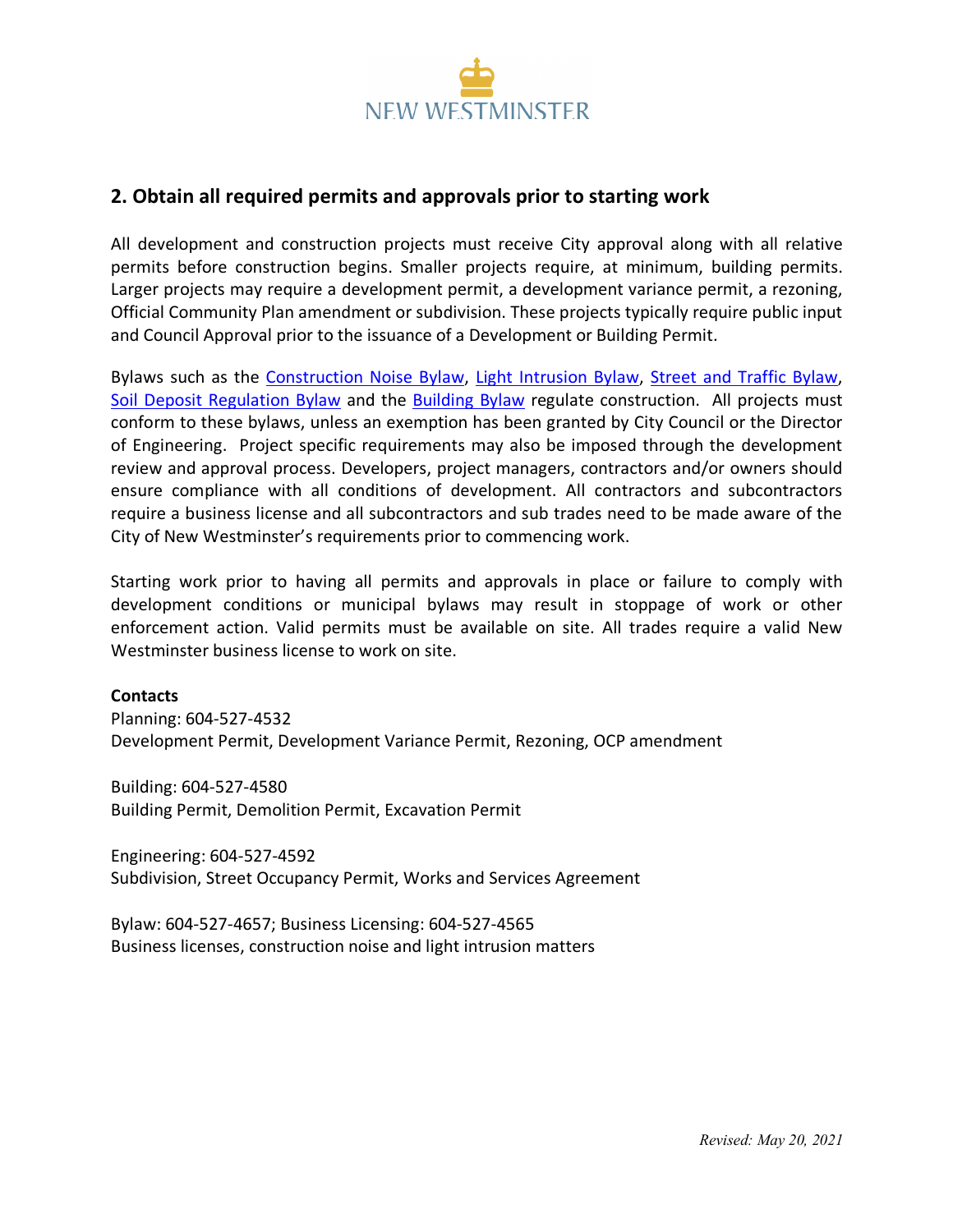

## **3. Respect existing residential, commercial and public-space areas**

#### *Parking*

Develop a plan for parking trade workers' vehicles so they don't restrict traffic flow or obstruct neighbours' property, boulevards or driveways (public or private). Arrangements such as carpooling, shuttling or temporary arrangements with local property owners (churches or commercial centres) are encouraged to ease parking and congestion problems.

The storage of construction vehicles and the delivery and storage of materials should be planned and allocated for on the construction management plan.

#### *Encroachment*

Protect neighbouring properties from construction activities. Special care must be taken to keep construction operations and trucks away from adjacent landscaping. If areas are at risk, an acceptable agreement with the adjacent owner should be made before starting any work. If surveillance cameras are employed for site security purposes, these must be installed in such a way that they do not violate the privacy of surrounding properties in accordance with the Province of British Columbia's Public Sector Surveillance Guidelines.

Waste disposal bins and storage need to be placed to avoid encroaching on to adjacent properties.

#### *Clean Up*

Collect and remove litter, including coffee cups, food wrappers and cigarette butts, and construction waste on a daily basis to keep the site from becoming a safety hazard and an eyesore, and to avoid it blowing onto neighbouring properties or streets.

Ensure any graffiti on fencing or hoarding is cleaned off in a timely manner.

#### *Common Courtesies*

Care should be taken to direct runoff away from neighbouring properties.

Avoid loud music and foul language and ensure any smoking on site complies with the Smoking Control Bylaw and WorkSafe BC, which states that smoking at an outdoor worksite is restricted to a safe outdoor location that is a minimum of 7.5 metres from a doorway, window or air intake of an indoor workplace.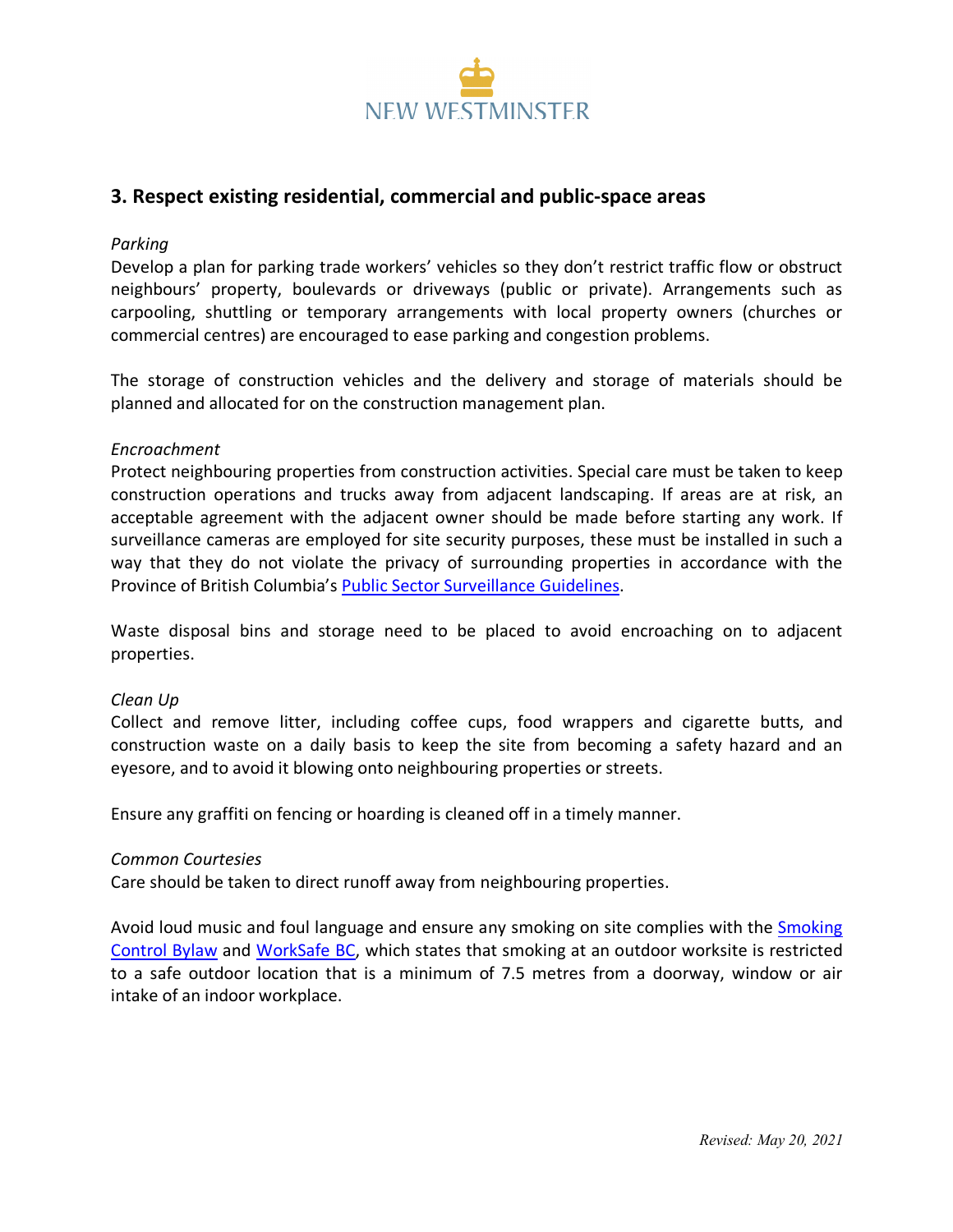

## **4. Respect construction hours of work, noise, vibration and light intrusion regulations**

Construction hours of work is regulated by the Construction Noise Regulation Bylaw No. 6063, 1992. The following regulations apply:

- Construction work is permitted between 7 am  $-$  8 pm on weekdays and 9 am  $-$  6 pm on Saturdays.
- Construction work is NOT permitted:
	- o Outside of permitted hours;
	- o On Sundays or Statutory Holidays including New Year's Day, Family Day, Good Friday, Victoria Day, Canada Day, BC Day, Labour Day, Thanksgiving Day, Remembrance Day, and Christmas Day.
- All reasonable steps to minimize noise from construction sites must be implemented (i.e., ensure mufflers are in good repair, the quietest available equipment is used, etc.);
- Residents may do construction work on their own residence on Sundays and Holidays between 9 am - 6 pm (this does NOT include professional contractors working for a resident);
- Construction work that has no impact on the neighbourhood (i.e. interior work that does not create noise) is permitted at anytime;
- Under exceptional circumstances, City Council or the Director of Engineering may grant exemptions to the Bylaw.

Ensure construction activities requiring lighting adhere to the City's Light Intrusion Bylaw No. 7277, 2008. Ensure cranes do not illuminate neighbouring residential units over night.

### **Contact**

Bylaw Enforcement: 604-527-4657 Building: 604-527-4580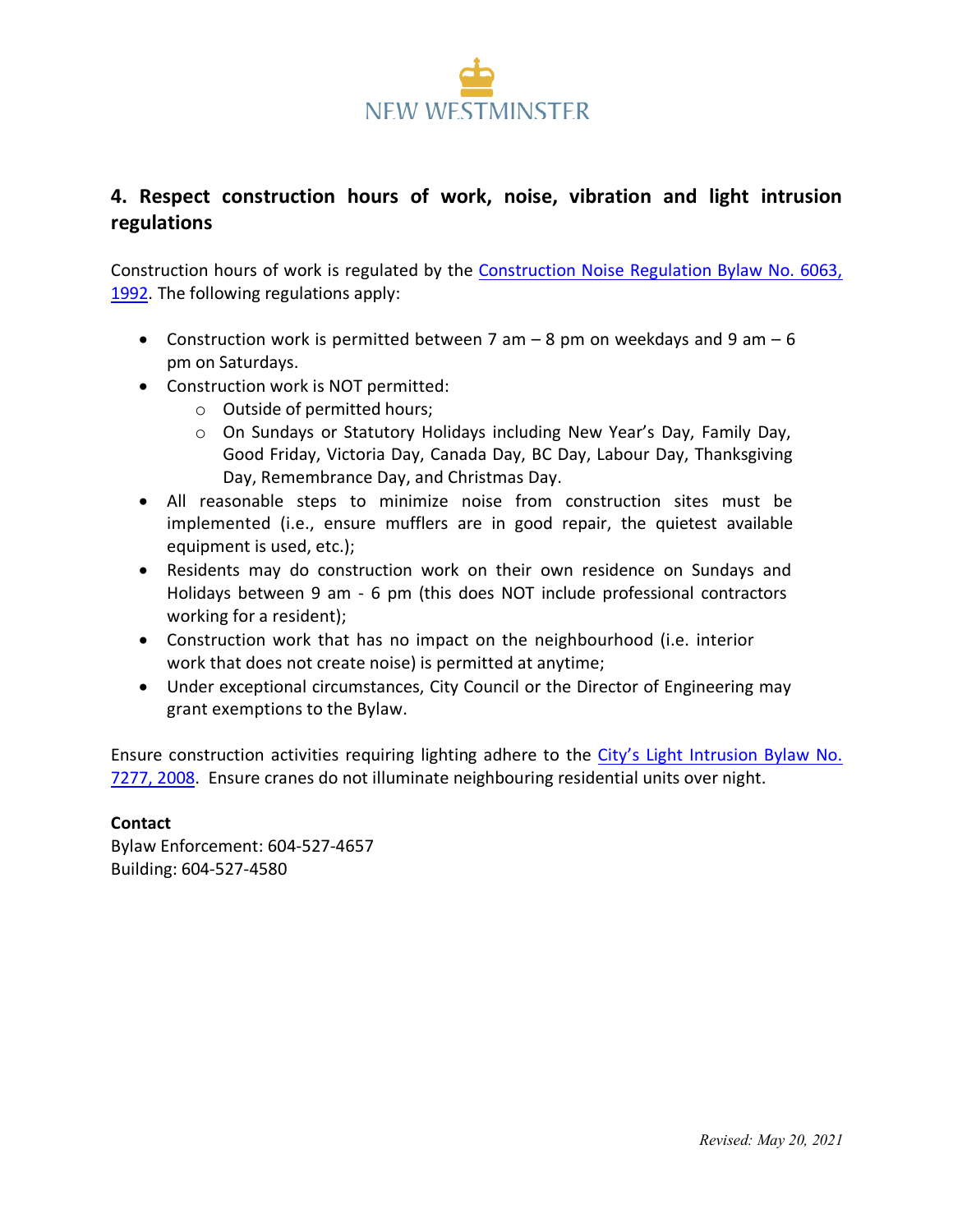

### **5. Respect the environment**

#### *Sediment and Erosion Control*

Sediment control may be specified as a condition of issuing the Building Permit, or may be requested on site by the Engineering Services Department.

At the subdivision stage, a sediment and erosion control plan will need to be produced. Minimum requirements include location and detail of sedimentation pond, truck wash, runoff controls, contingency for keeping roads adjacent to the building site clean, monitoring and maintenance protocol. Local conditions such as ditches, steep slopes and trees to be retained must be addressed in the plan. Extreme care must be taken to ensure that no substance (including sediments) harmful to aquatic life enters the storm drainage system, ditches or foreshore.

The City does not allow sediment to enter the drainage system. Measures to control sediment and harmful substances from entering into the storm drainage system, creeks, ditches or onto the road must be inspected prior to commencement of the work and maintained in good working condition during construction.

#### *Protection of Soils, Aquifers and Watercourses*

Machinery may not cross, enter or remove material from a watercourse, wetland or its described buffer zone unless approved by Ministry of Environment, Lands and Parks and/or Fisheries and Oceans.

Construction waste, excavated soil and fill must not be pushed or dumped temporarily or permanently on neighboring sites. On construction sites adjacent to ravines, watercourses or public property, periodic inspections may occur to ensure that the adjacent lands have not been adversely affected by construction activity.

Where work has adversely affected neighbouring properties or the environment, a stop work order may be issued, in which case no work will be permitted to proceed until the problem has been resolved.

Excavated soil must only be delivered to permitted sites.

#### *Tree Protection*

Boulevard trees adjacent to construction sites need to be protected with durable hard fencing, including those of less than 20cm diameter as outlined in the Protection for Boulevard Trees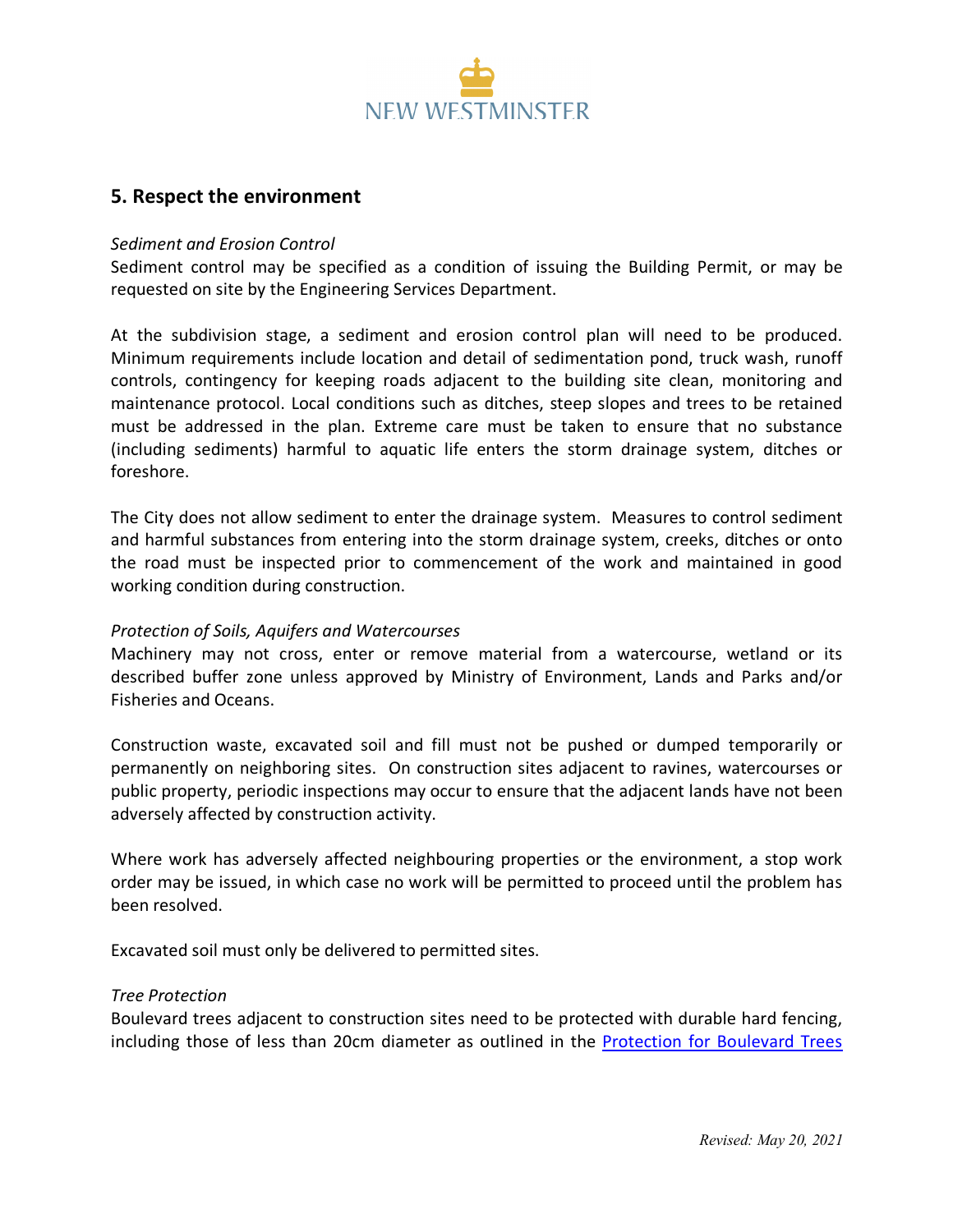

Guidelines. Trees on road allowances or any City property cannot be pruned or cut down without prior consent from the City.

Barrier fencing used for tree protection must:

- Allow for free and clear passage of pedestrians on the sidewalk and adjacent portion of the boulevard;
- Provide clear visibility of fire hydrants, driveway access, crosswalks, etc. ("see-through" fencing such as snow fencing should be used);
- Be 0.6 m or more from the curb to provide for the opening of car doors; and
- Be 0.3 m or more from the edge of any sidewalk located within a grass boulevard.

These setbacks also reduce the possibility of interference with underground utilities when staking fences in place.

#### *Portable Toilets*

If on-site sanitary facilities are provided they must be accessible at all times that a valid construction permit is in effect. Portable toilets are not permitted on City boulevards without prior City approval and should be situated to cause minimum nuisance to adjacent homes and businesses. Such facilities must be kept in a sanitary condition.

### *Burning*

All outdoor burning, including the burning of construction waste, is prohibited, as specified in the Fire Protection Bylaw No. 6940, 2004.

### **Contacts**

Engineering: 604-527-4592 Building: 604-527-4580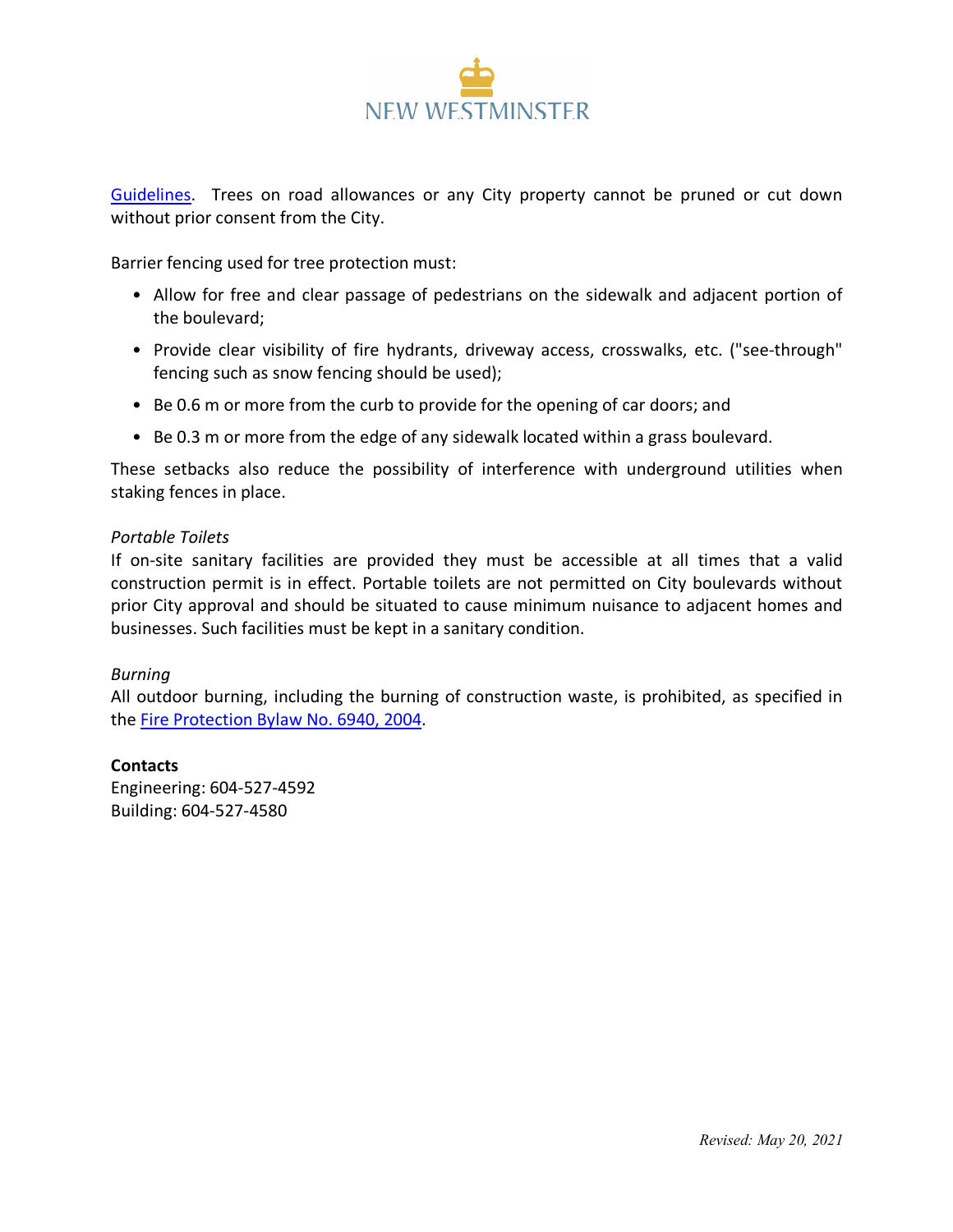

## **6. Do not block driveways to parking and keep sidewalks, streets and lanes passable except where City-approval has been granted**

To limit the impact on all road users, avoid conflicts with other projects, and inconvenience to neighbours, a Street Occupancy Permit is required for a number of activities, including:

- Any construction work affecting public use of a public place including streets, roads, lanes, sidewalks, bicycle paths or boulevards for temporary or long-term use periods;
- Telus, Shaw, Fortis BC, or BC Hydro work;
- Drilling of wells for environmental testing; and
- The placement of waste disposal containers (if not within property).

Although bylaw requirements with respect to street use, safety and noise apply throughout the City of New Westminster, more restrictive measures may be incorporated into individual service agreements on larger projects.

City bylaws require that roadways be kept clear for emergency vehicles and that access to resident and/or business parking is available at all times, unless otherwise approved by the City.

Any construction fencing must not impede the safe passage of pedestrians and cyclists on adjacent sidewalks and bicycle lanes. All hazards must be fully identified (e.g. caution tape/barricades/traffic cones), marked and protected from the general public at all times.

Waste disposal bins and storage must be placed within private property lines in such a manner as not to affect boulevards, tree protection areas and the road network. In situations where a waste disposal bin cannot be accommodated on site, a street occupancy permit must be taken out.

## *Accessibility*

With a significant number of seniors and those with mobility challenges living and working within the City, it is important that sidewalks and building entrances remain fully accessible during construction. Although this can be achieved through temporary measures, such as asphalt and wooden ramps, these measures must be consistent with the design requirements outlined in the BC Building Access Handbook (2007), including minimum ramp widths, maximum slopes, provision of necessary handrails and the use of anti-slip surfaces. It is recognized that full closures of sidewalks or building entrances may be required from time to time. In these instances, alternative accessible routes acceptable to the City must be provided that are wellsigned and minimize detour distances.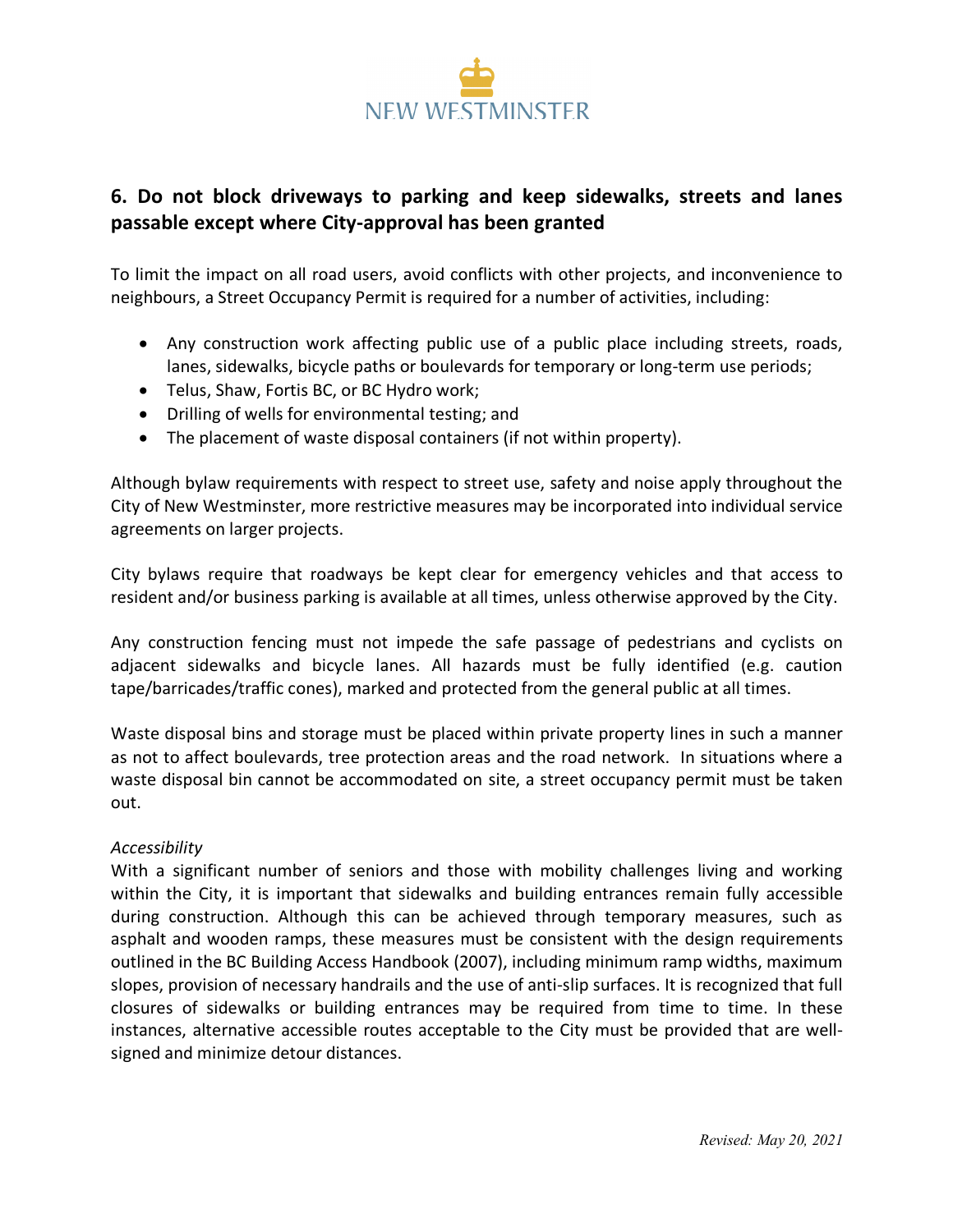

#### *Transit Stops*

New Westminster is a transit-oriented community and many of our residents and employees are dependent on transit for their mobility needs. As a result, it is important that bus stops remain fully operational during construction. If it is necessary to close or relocate a stop, an alternative location acceptable to the City must be provided that is consistent with TransLink's Passenger Facility Design Guidelines (2011), well-signed, in close proximity to the original stop and accessible wherever possible. In those cases where an alternative location is not possible, the location of the closest stop(s) must be well-signed.

#### *Mud and Dirt on Streets*

The City does not allow soil on roads or sediment in the drainage system. While it is recognized that the road adjacent to a construction site will at times get dirty, it is the responsibility of the builder to ensure that the mud or soil is removed from the road as soon as possible, and in any event, on a daily basis. The flushing of sediment or construction material into the City drainage system is not permitted. If a problem persists, the City will arrange to have them cleaned with costs billed to the associated project.

City staff will be inspecting roads, sidewalks and catch basins during construction and at the time of the Final Inspection to ensure they are kept clean.

#### **Contacts**

Street Occupancy Permits 604-527-4592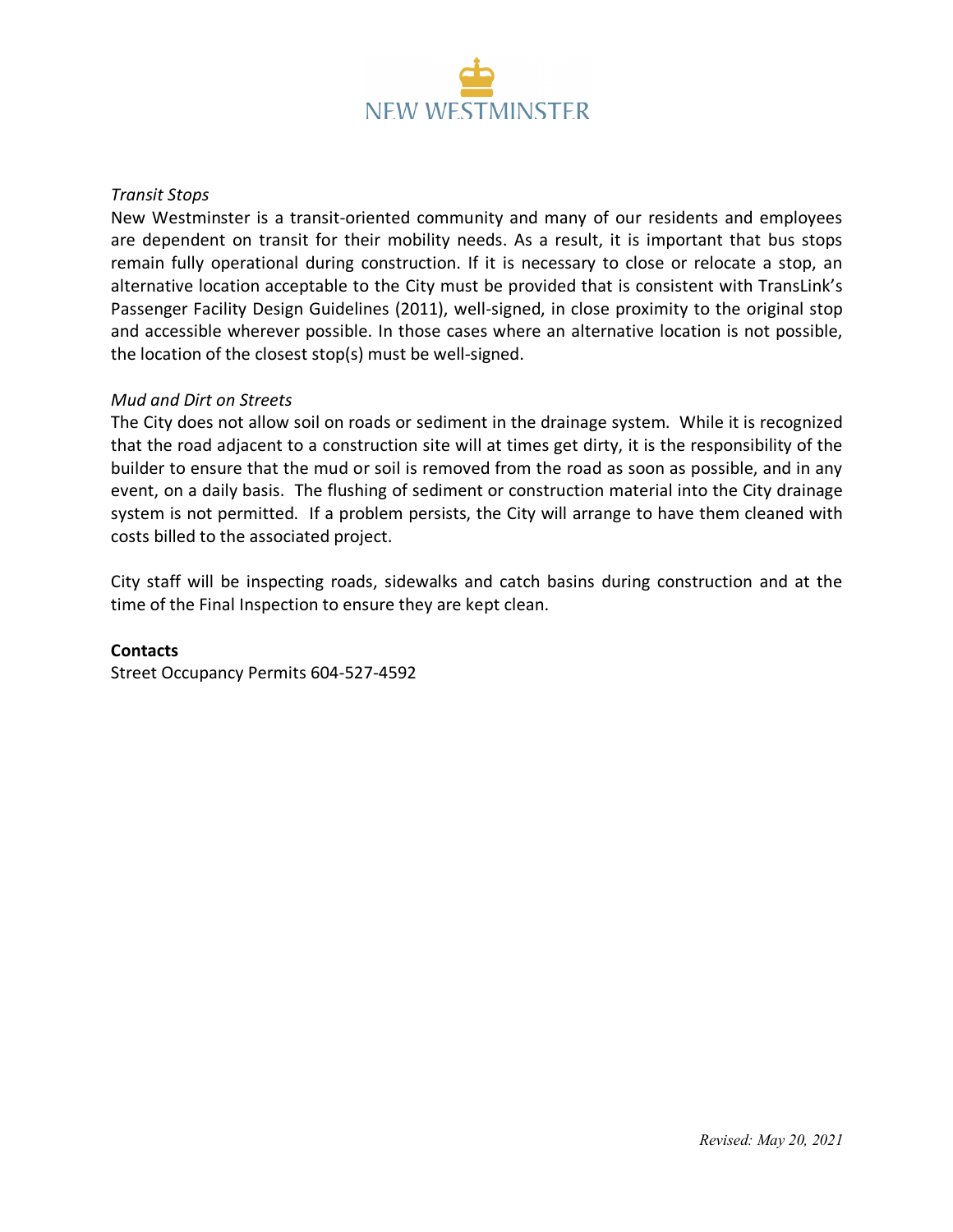

## **7. Keep the site, roadways and adjacent sidewalks safe for workers and the public at all times**

### *Fencing, Hoarding and Covered Ways*

The British Columbia Building Code Part 8 – Safety Measures at Construction and Demolition Sites regulates safety affecting workers, occupants and the public. Key provisions include:

- A covered way if construction will be within 2 metres of a public walkway;
- 1.8 metre high fencing, boarding or barricade where work is 2 or more metres from a public way AND on open sides of a construction site;
- Excavation must be kept reasonably clear of water so as not to endanger the safety of the public or to create conditions hazardous to health;
- Safe passage for pedestrians and vehicular traffic past a construction site.

The City encourages that consideration be given to the design of the hoarding to make it well lit and attractive for the surrounding area. Single family contractors should contact the Building Department to discuss site specific safety requirements.

All hazards must be fully identified (e.g. caution tape/barricades/traffic cones), marked and protected from the general public at all times.

### *Demolition*

A building intended for demolition should not be allowed to become an eyesore or a danger to public safety. Broken windows or doors must be boarded up immediately. Obtain a demolition permit. Ensure that City services, including water, sanitary and storm, have been capped prior to demolition. Dust, noise, vibration and debris must be minimized during demolition.

### *Call Before You Dig*

Prior to demolishing, excavating or digging, contact Telus, Shaw, Fortis BC, New Westminster Electric Utility and BC Hydro to locate underground cables. Also, review the City's website for water and sewer locations.

### **Contacts**

New Westminster Engineering Department: 604-527-4592 New Westminster Building and Plumbing (Development Services): 604-527-4580 New Westminster Electrical Department: 604-515-3750 New Westminster BridgeNet: 604-527-4641 Telus: 604-310-2255 Shaw: 1-866-344-7429 Fortis BC: BC One Call 1-800-474-6886 (\*6886 on the Telus or Rogers mobile network) BC Hydro: 1-888-769-3766 BC One Call: 1-800-474-6886 (emergency: 1-800-474-6886)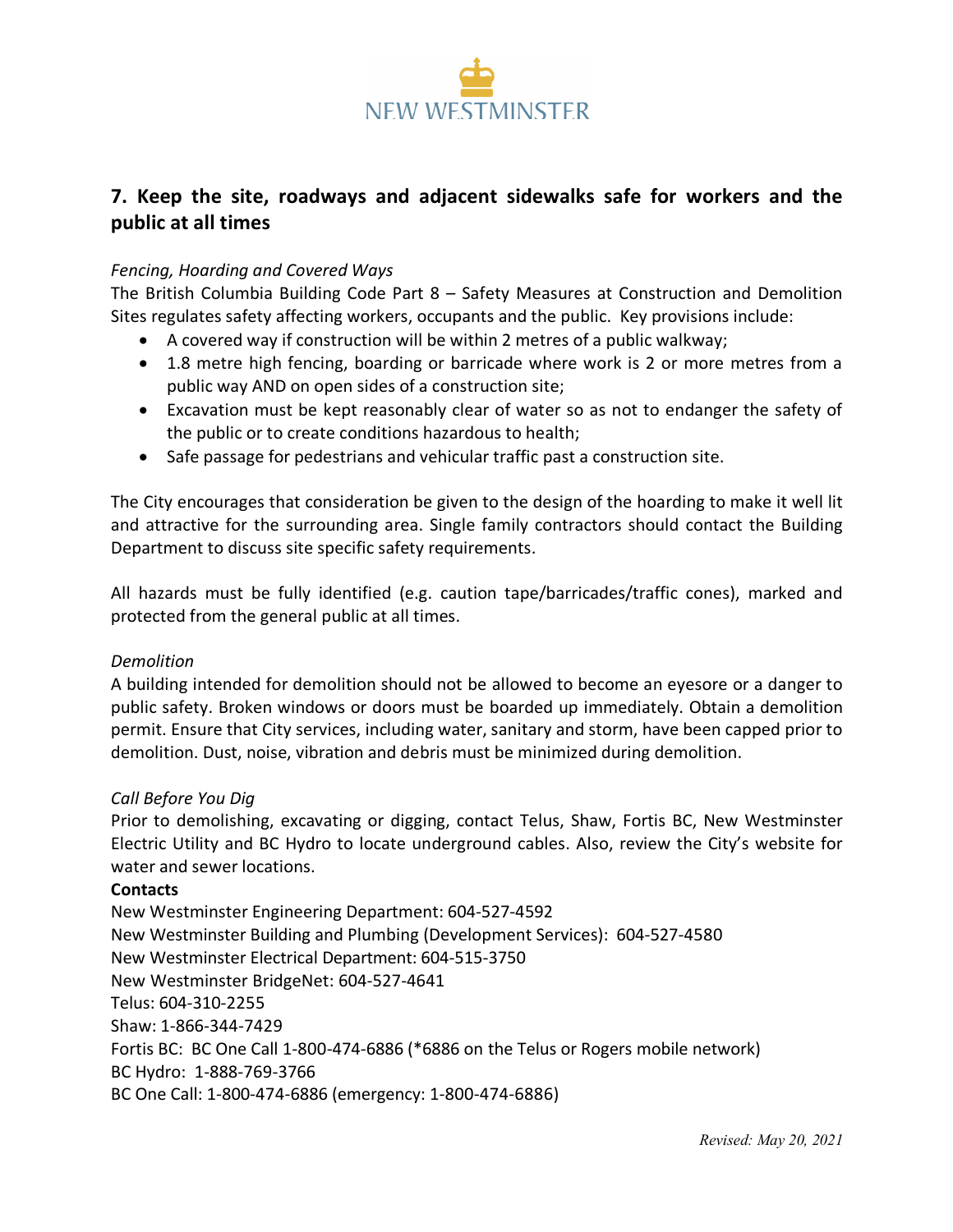

# **NOTIFICATION GUIDELINES**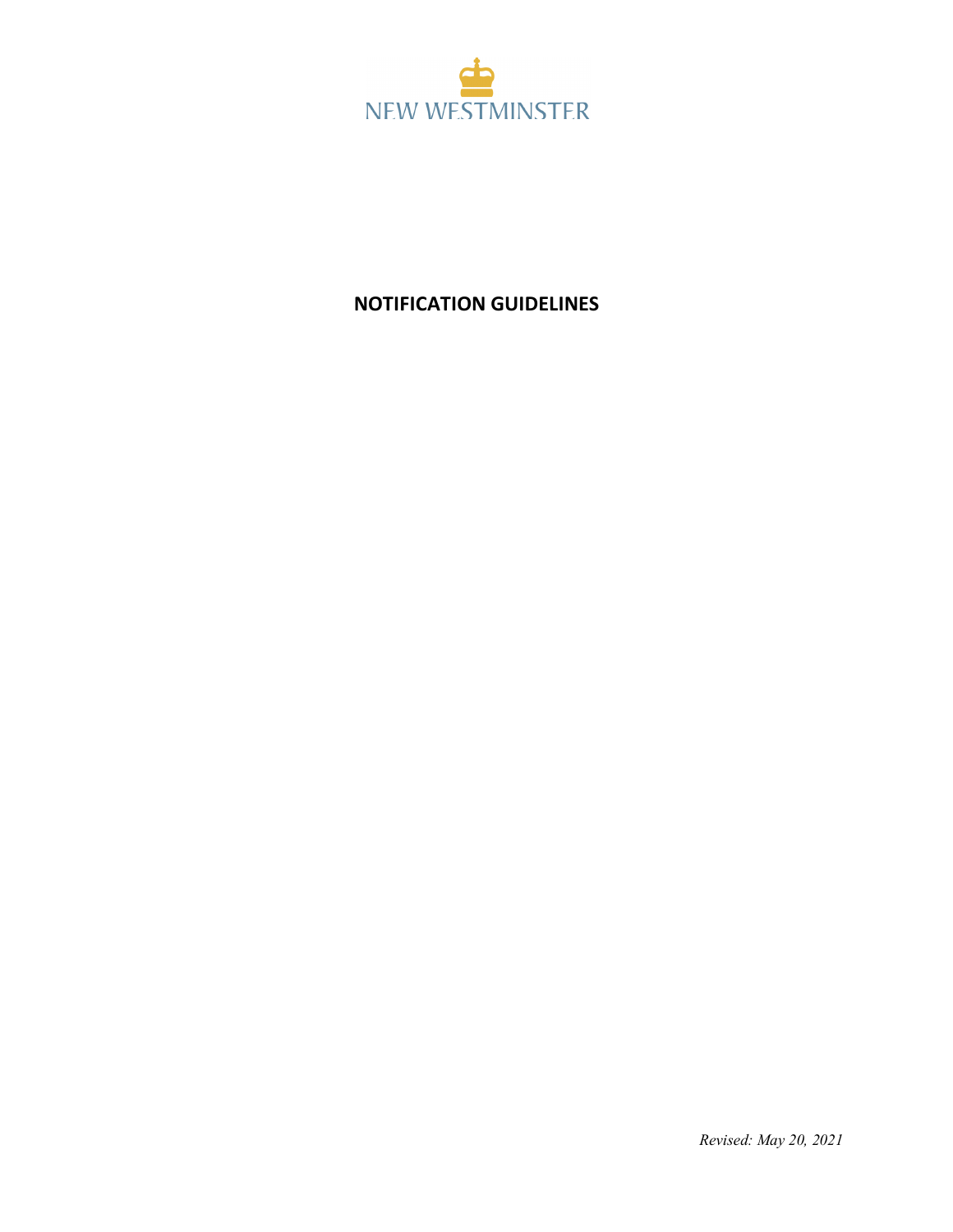

Notice Guidelines for Street and Sidewalk Closures

\*Note: Street closure includes, full or partial closure of the street that results in restricted or reduced access by road users.

| <b>Measure</b>                                                                                                                                                                                                                          | <b>Responsibility</b>       | <b>Sidewalk blockage</b>  | <b>Street closure 1 day</b><br>or less | <b>Street closure</b><br>partial week | <b>Street closure 1</b><br>week or greater |
|-----------------------------------------------------------------------------------------------------------------------------------------------------------------------------------------------------------------------------------------|-----------------------------|---------------------------|----------------------------------------|---------------------------------------|--------------------------------------------|
| Traffic Control signage to be posted around<br>site indicating alternate pedestrian, cycle and<br>vehicular routes.                                                                                                                     | Proponent                   |                           |                                        |                                       |                                            |
| If warranted, Construction Management<br>Signs posted around site 2 weeks prior.                                                                                                                                                        | Proponent                   |                           |                                        |                                       |                                            |
| Written notice provided to affected residents,<br>businesses and related associations 3<br>business days prior to closure.                                                                                                              | Proponent                   | *if in commercial<br>area |                                        |                                       |                                            |
| Written notice provided to affected residents,<br>businesses and related associations 1 week<br>prior to closure.                                                                                                                       | Proponent                   |                           |                                        |                                       |                                            |
| Written notice provided to affected residents,<br>businesses and related associations 1 month<br>prior to closure.                                                                                                                      | Proponent                   |                           |                                        |                                       |                                            |
| If applicable, temporary business signage to<br>be located at ends of street closure.                                                                                                                                                   | City, at cost of<br>project |                           |                                        |                                       |                                            |
| Notice on City website<br>*Communications Department to review                                                                                                                                                                          | City, at cost of<br>project |                           | *if in commercial<br>area              |                                       |                                            |
| Major projects require a communications<br>plan. This plan may include a meeting to be<br>held with affected residents and/or<br>businesses, notices posted to the City's<br>website and CityPage and notice given to<br>media outlets. | Proponent                   |                           |                                        |                                       |                                            |